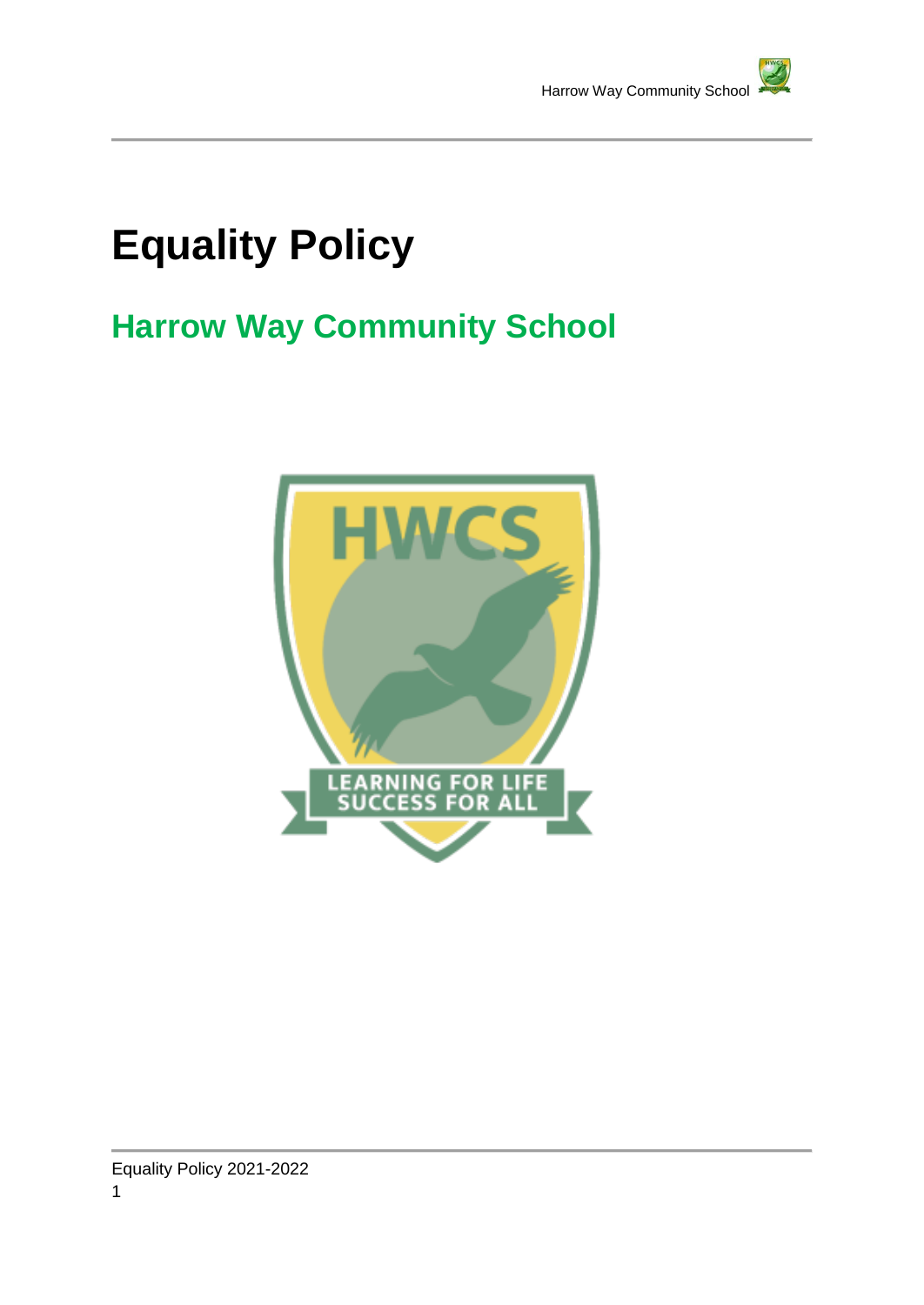# **Harrow Way Community School Equality Policy**

#### **Introduction**

We welcome our duties under the Equality Act 2010 as both a provider of education and as an employer.

We believe that all pupils and members of staff should have the opportunity to fulfil their potential whatever their background, identity and circumstances. We are committed to creating a community that recognises and celebrates differences within a culture of respect and cooperation. We appreciate that a culture which promotes equality will create a positive environment and a shared sense of belonging for all who work, learn and use the services of our school. We recognise that equality will only be achieved by the whole school community working together  $-$  our pupils, staff, governors and parents/carers.

This document outlines the principles which will guide our approach to working with our school community and enabling an open culture.

For staff and prospective staff, this policy should be read in conjunction with the school's Employment Equality Policy.

#### **National and Legal Context**

We recognise that we have duties under the Equality Act 2010 in relation to the school community to eliminate discrimination, advance equality of opportunity and foster good relations in relation to age (applicable only to staff), disability, race, gender (including issues of transgender), maternity and pregnancy, religion and belief, sexual orientation and marital status (applicable only to staff).

We also recognise that we have a duty under the Education & Inspections Act 2006 to promote community cohesion, i.e. developing good relations across different cultures and groups.

We also appreciate that these duties reflect the international human rights standards as expressed in the UN Convention on Rights of the Child, the UN Convention on the Rights of People with Disabilities, and the Human Rights Act 1998.

#### **School Context**

Harrow Way Community School is a Hampshire Local Authority maintained secondary school accommodating 940 students aged between 11-16, in Andover on the north eastern edge of Test Valley.

Harrow Way predominantly serves a white British, working class community with some areas within the catchment being deemed in the top 20% of most deprived area's in the country.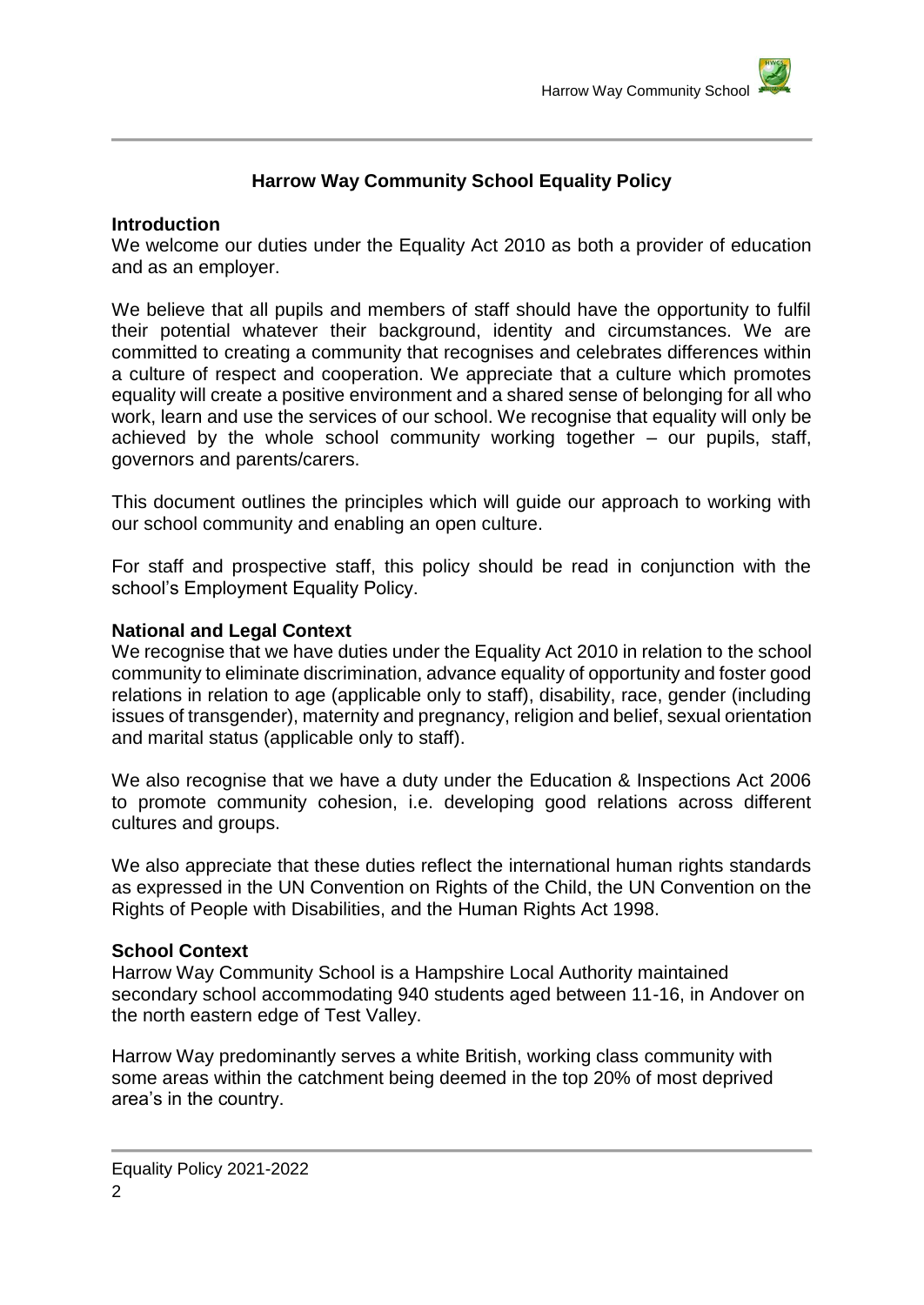## **Principles**

To fulfil our legal obligations, we are guided by a number of principles.

# 1. **All pupils, families and staff are of equal value**

We see all pupils, potential pupils, their parents and carers, and staff as of equal value:

- Whether or not they are disabled
- Whatever their ethnicity, culture, national origin or national status
- Whatever their gender and gender identity
- Whatever their religious and non-religious affiliation or faith background
- Whatever their sexual orientation
- Whatever their marital status
- Whether they are currently pregnant or have recently given birth
- Whatever their age
- Whether or not they have a connection with the forces community
- Whether or not they have refugee / asylum status
- Whether or not English is their first language

# 2. **We recognise and respect difference**

We recognise that treating people equally does not necessarily involve treating them all the same. We recognise that our policies, procedures and activities must not discriminate but must take account of diversity and the kinds of barriers and disadvantage that staff, parents/carers or pupils may face in relation to their protected characteristics:

- Disability we understand that reasonable adjustments may need to be made
- Gender (including transgender) we recognise that girls and boys, men and women have different needs
- Religion and belief we acknowledge that reasonable requests in relation to religious observance and practice may need to be made and complied with
- Ethnicity and race we appreciate that all have different experiences as a result of our ethnic and racial backgrounds
- Age we value the diversity in age of staff, parents and carers
- Sexual orientation we respect that individuals have the right to determine their own sexual identity and that they should not experience disadvantage as a result of their preference
- Marital status we recognise that our staff, parents and carers may make their own personal choices in respect of personal relationships and that they should not experience disadvantage as a result of the relationships they have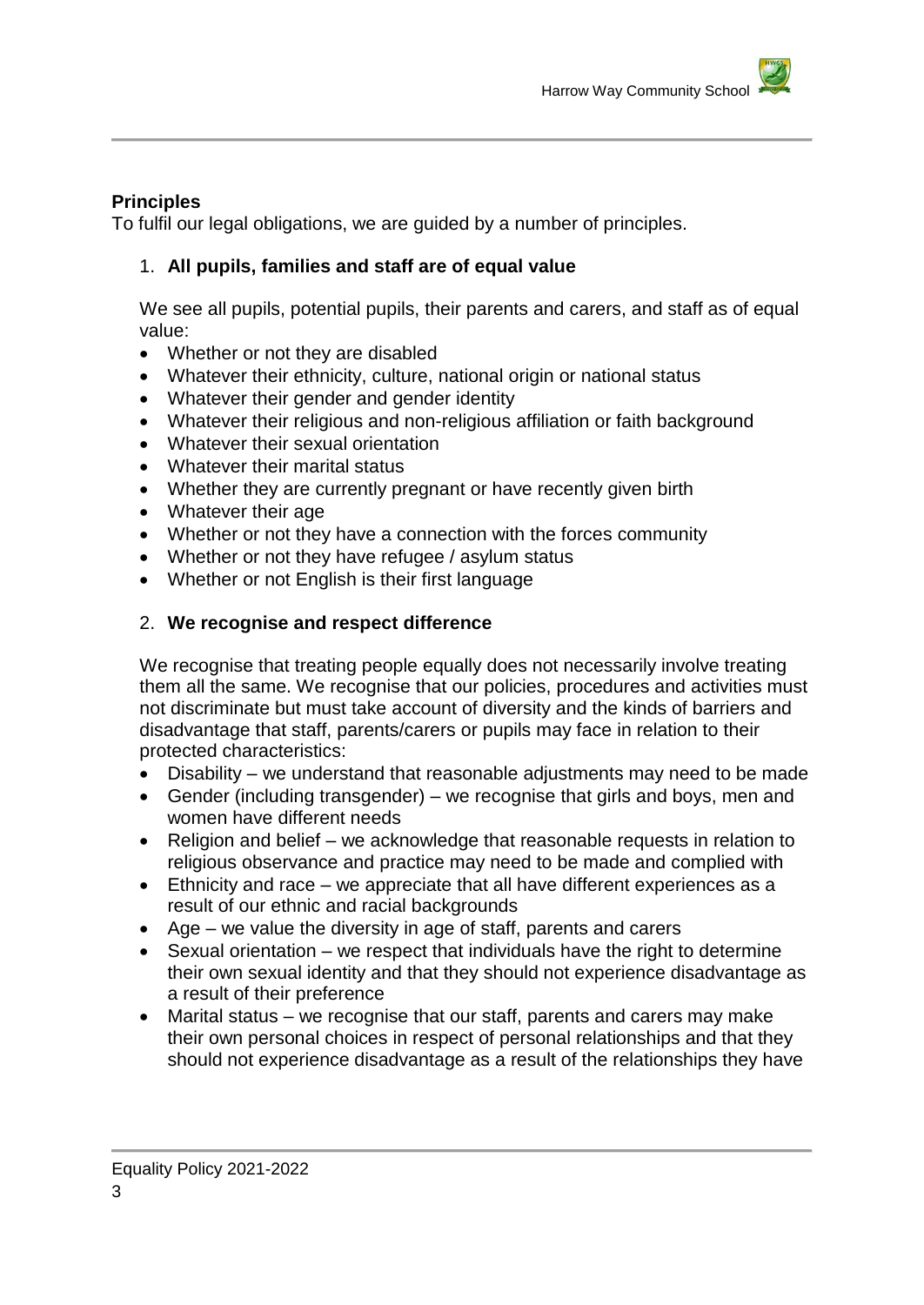• Pregnancy and maternity – we believe that our students, staff, parents and carers should not experience any unfair disadvantage as a result of pregnancy or having recently given birth

#### 3. **We foster positive attitudes and relationships, and a shared sense of cohesion and belonging**

We intend that our policies, procedures and activities should promote:

- positive attitudes and interaction between groups and communities different from each other
- an absence of harassment, victimisation and discrimination in relation to any protected characteristics

# 4. **We observe good equalities practice in relation to staff**

We ensure that our policies and practices for all staff and potential staff throughout the employment lifecycle, i.e. from recruitment through to the cessation of employment and beyond, are applied fairly and consistently across all groups with full respect for legal rights, taking into account aspects applicable to particular groups (e.g. duty to make reasonable adjustments for disabled staff).

# 5. **We aim to reduce and remove inequalities and barriers that already exist**

We intend that our policies, procedures and activities avoid or minimise any possible negative impacts and we aim to reduce inequalities that exist between groups and communities different from each other.

#### 6. **We consult and involve to ensure views are heard**

In our development of policies, we engage with groups and individuals, including pupils who are affected by a policy or activity to ensure that their views are taken into account. For policies and activities affecting pupils, we will take account of views expressed at school council; for parents, through parent governor representation and for staff, through staff governor representation. Where necessary, we will consult more widely with specific groups.

#### 7. **We aim to foster greater community cohesion**

We intend that our policies, activities and curriculum offer foster greater social cohesion and provide for an equal opportunity to participate in public life irrespective of the protected characteristics of individuals and groups.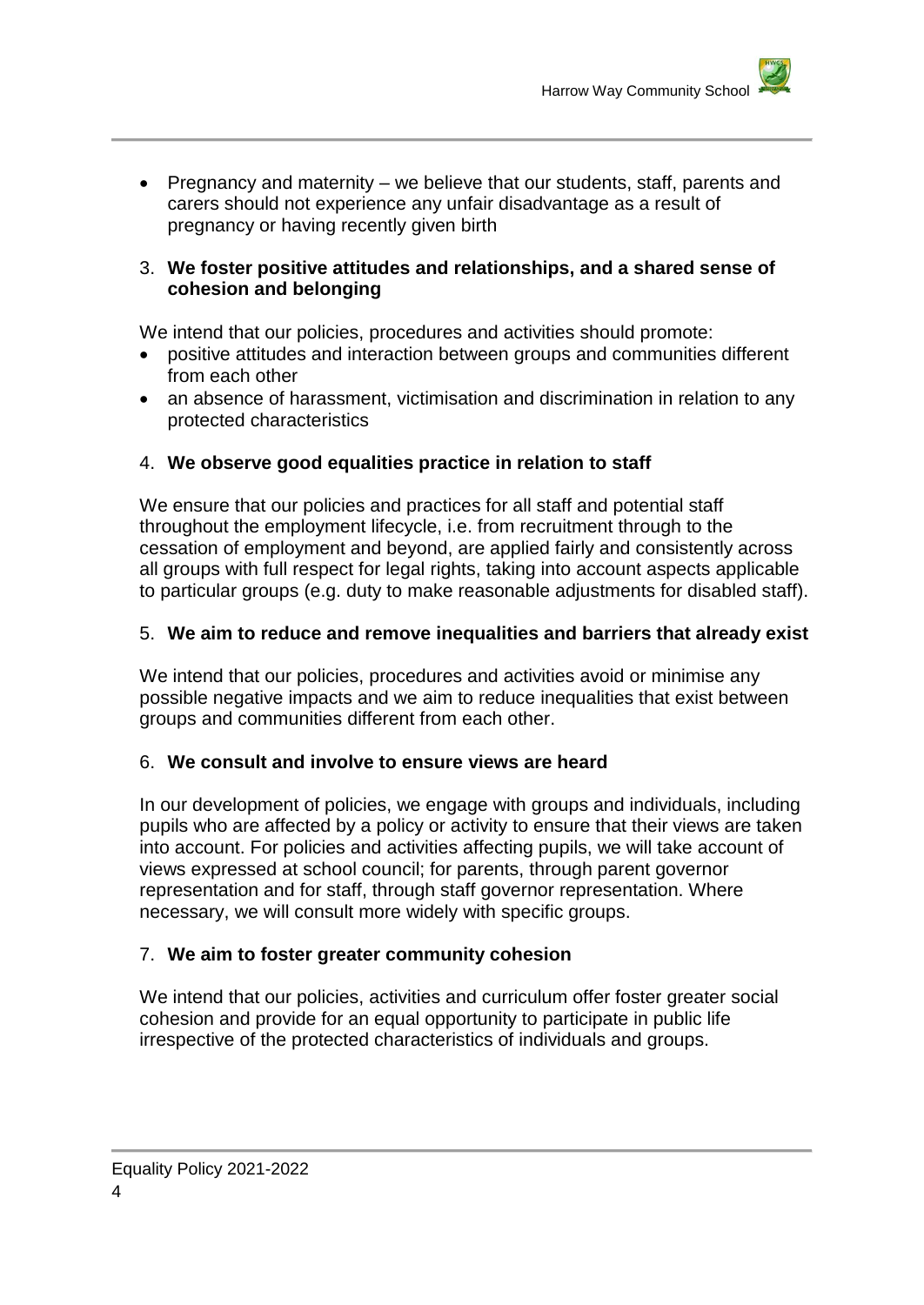## 8. **We base our practices on sound evidence**

We maintain and publish information annually to show our compliance with the public sector equality duty, set out under section 149 of the Equality Act 2010. Our current equality information can be found in Appendix A to this policy statement.

#### 9. **We set ourselves specific and measurable equality objectives**

We develop and publish specific and measurable objectives every four years based on the evidence that we have gathered (principle 8) and the engagement we have been involved in (principle 7).

The objectives can be found in Appendix B to this policy statement and take into account both national, county and school level priorities.

We will set ourselves new objectives every four years, but keep them under review and report annually on progress towards achieving them.

#### **Application of the principles within this policy statement:**

The principles outlined in the policy statement will be applied and reflected in:

- The delivery of the school curriculum
- The teaching and learning within the school
- Our practice in relation to pupil progress, attainment and achievement
- Our teaching styles and strategies
- Our policies and practice in relation to admissions and attendance
- Our policies and practice in relation to staff
- Our care, guidance and support to pupils, their families and staff
- Our policies and practice in relation to pupil behaviour, discipline and exclusions
- Our partnership working with parents and carers
- Our contact with the wider school community

#### **Addressing prejudice and prejudice-related bullying**

The school is opposed to all forms of prejudice including, but not limited to prejudice related to protected characteristics. We will ensure that prejudice-related incidents in relation to staff and pupils are recorded and dealt with appropriately.

#### **Roles and responsibilities**

The governing body is responsible for ensuring that the school complies with legislation, and that this policy and its related procedures and action plans are implemented and that arrangements are in place to deal with any concerns or unlawful action that arises.